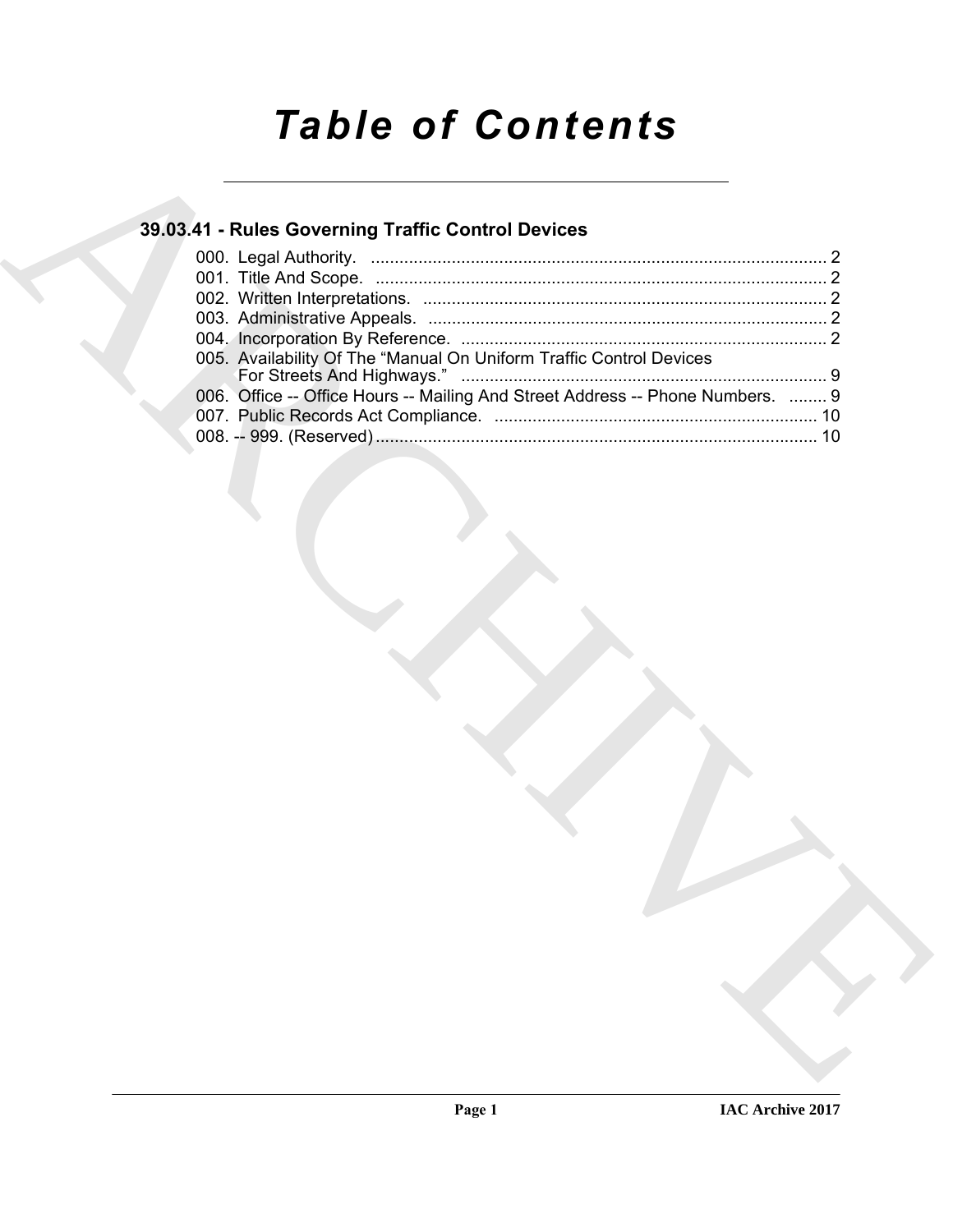#### **IDAPA 39 TITLE 03 CHAPTER 41**

#### **39.03.41 - RULES GOVERNING TRAFFIC CONTROL DEVICES**

#### <span id="page-1-1"></span><span id="page-1-0"></span>**000. LEGAL AUTHORITY.**

The Idaho Transportation Board adopts this rule under the authority of Section 40-312(1), Idaho Code, to meet the provisions of Sections 40-313(1) and 49-201(3), Idaho Code. (3-29-12)

#### <span id="page-1-2"></span>**001. TITLE AND SCOPE.**

**01. Title**. This rule shall be known as IDAPA 39.03.41, "Rules Governing Traffic Control Devices," 9. Title 03. Chapter 41. (3-30-01) IDAPA 39, Title  $03$ , Chapter  $41$ .

**02.** Scope. It is the purpose of this rule to establish standards, options, guidance and supporting ion for the design, construction and implementation of traffic control devices. (3-20-04) information for the design, construction and implementation of traffic control devices.

#### <span id="page-1-3"></span>**002. WRITTEN INTERPRETATIONS.** This chapter does not provide for written interpretations. (3-30-01)

#### <span id="page-1-4"></span>**003. ADMINISTRATIVE APPEALS.**

This chapter does not provide for administrative appeals. (3-30-01)

#### <span id="page-1-5"></span>**004. INCORPORATION BY REFERENCE.**

The "Manual on Uniform Traffic Control Devices for Streets and Highways" is published by the Federal Highway Administration of the U.S. Department of Transportation. The 2009 edition including revisions 1 and 2 of the Manual with an effective date of June 13, 2012, is hereby incorporated by reference and made a part of the Rules of the Idaho Transportation Department. The following conforming additions to the Manual are adopted by the Idaho Transportation Board: (4-4-13)

**39.83.41 - RULES OOVERWING TRAFFIC CONTROL DEVICES<br>
1990. LECAL AUTIDONITY<br>
1990. LECAL AUTIDONITY<br>
1990. THE AND SCOPE RESIDENCE AND TRAFFIC CONTROL DEVICES AND COME RESIDENCE (FOR THE AND SCOPE).<br>
1991. THE AND SCOPE.<br> 01. Section 1A.11, Relation to Other Documents**. On page 7 - in the first paragraph under Standard, change the paragraph to read as follows: To the extent that they are incorporated by specific reference, the latest editions of the following publications, or those editions specifically noted, shall be a part of this Manual: "Standard Highway Signs and Markings" book, the Idaho Transportation Department (ITD) Sign Chart; and "Color Specifications for Retroreflective Sign and Pavement Marking Materials" (appendix to subpart F of Part 655 of Title 23 of the Code of Federal Regulations). Add the following as the first sentence of the "Support" statement: Idaho Transportation Department Sign Chart includes all signs approved for use on a highway under the jurisdiction of the Idaho Transportation Department, their sign number designations and a cross reference index for comparison of all MUTCD approved signs and those included on the Idaho Transportation Department sign chart.

**Section 2C.48, Traffic Signal Signs (W25-1, W25-2)**. On page 128 - delete the section in its entirety, and Figure 2C-9. Intersection Warning Signs and Plaques, on page 127, remove the W25-1 and W25-2 signs from the figure. (3-29-12) from the figure.

#### **03. Section 2C.63, Object Marker Design and Placement Height**. (4-4-13)

**a.** On page 134 - make the following changes to allow alternate methods of marker construction and additional types of markers:

#### Support:

Type 1, 2, 3, 5 and 6 object markers are used to mark obstructions within or adjacent to the roadway, Type 4 object markers are used to mark the end of a roadway, Type 5 for Rail-grade Crossings and Type 6 for Truck Escape Ramps.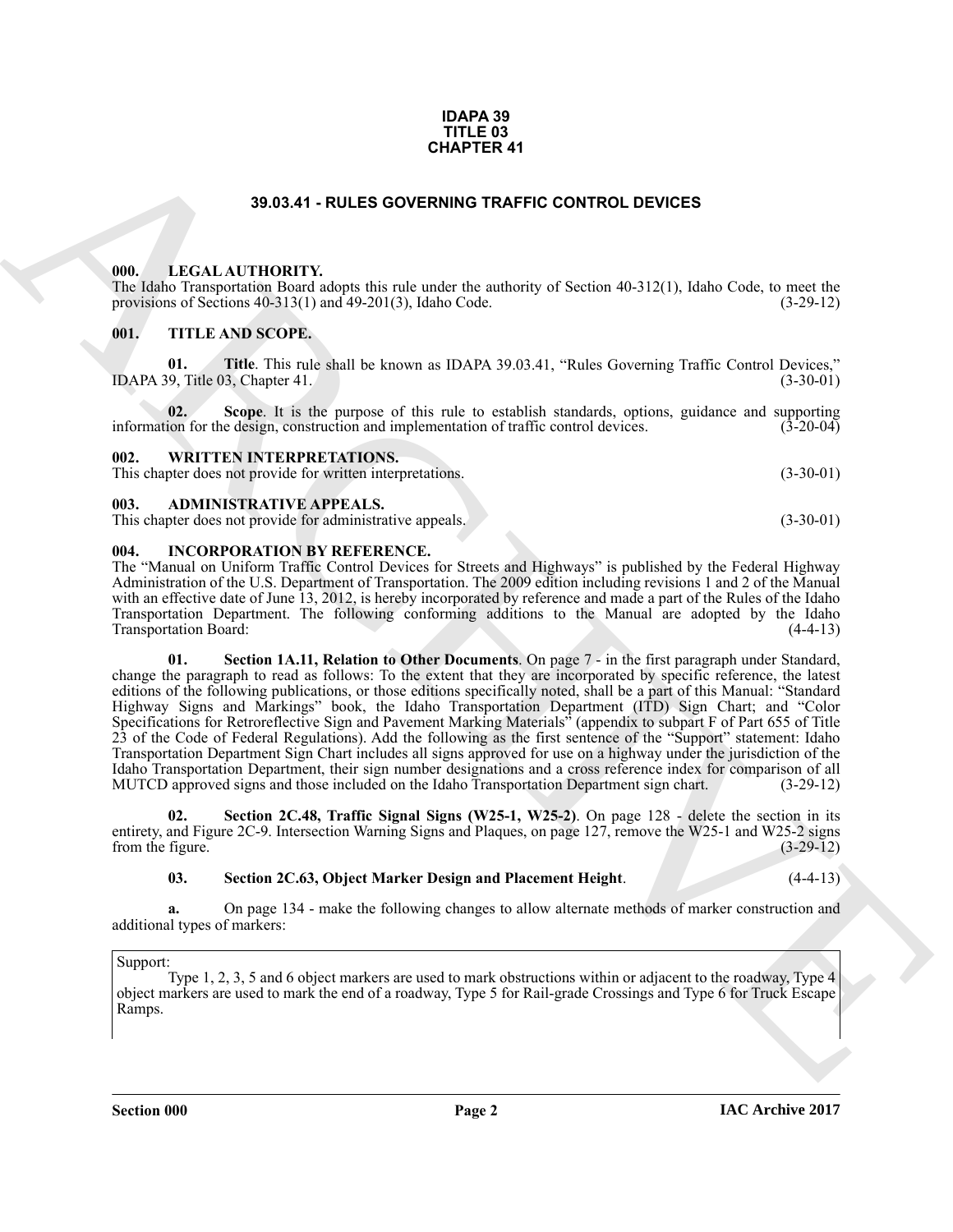**Standard:**

**When used, object markers (see Figure 2C-13) shall not have a border and shall consist of an arrangement of one (1) or more of the following types:**

**Type 1 - either a diamond-shaped sign, at least eighteen (18) inches on a side, consisting of either a yellow (OM1-1) or black (OM1-2) sign with nine (9) yellow retroreflective devices, each with a minimum diameter of three (3) inches, mounted symmetrically on the sign, or an all-yellow retroreflective sign (OM1-3) or a marker consisting of a rigid substrate sheeted with yellow retroreflective sheeting screen printed to display nine (9) yellow retroreflective circles, each with a minimum diameter of three (3) inches, arranged symmetrically on a black (OM1-2) diamond shaped panel eighteen (18) inches or more on a side; or an allyellow retroreflective diamond shaped panel (OM1-3) of the same size.**

**Type 2 - either a marker (OM2-1V or OM2-1H) consisting of three (3) yellow retroreflective devices, each with a minimum diameter of three (3) inches, arranged either horizontally or vertically on a white sign measuring at least six (6) inches by twelve (12) inches; or an all-yellow horizontal or vertical retroreflective sign (OM2-2V or OM2-2H), measuring at least six (6) inches by twelve (12) inches; or a marker (OM2-1V or OM2-1H) consisting of a rigid substrate sheeted with white retroreflective sheeting and displaying three (3) yellow circles of retroreflective sheeting, each with a minimum diameter of three (3) inches, arranged either** horizontally or vertically on a white panel measuring at least six (6) inches by twelve (12) inches; or on an all**yellow horizontal or vertical retroreflective panel (OM2-2V or OM2-2H), sheeted with retroreflective sheeting measuring at least six (6) inches by twelve (12) inches.**

**Type 3 - a striped marker, twelve (12) inches by thirty-six (36) inches, consisting of a rigid substrate sheeted with yellow retroreflective sheeting screen printed to display a vertical rectangle with alternating black stripes and retroreflective yellow stripes sloping downward at an angle of forty-five (45) degrees toward the side of the obstruction on which traffic is to pass. The minimum width of the yellow and black stripes shall be three (3) inches.**

**Type 4 - a diamond-shaped sign, at least eighteen (18) inches on a side, consisting of either a red (OM4-1) or black (OM4-2) sign with nine (9) red retroreflective devices, each with a minimum diameter of three (3) inches, mounted symmetrically on the sign, or an all-red retroreflective sign (OM4-3).**

Motio Transportation Department<br>
Standard Terms Control Research of the Herman Research of the Control Particular Standard (Standard Terms in the Standard Terms in the Standard Terms (Standard Terms in the Control Particu **Type 5 - add a category for Type 5 object markers to read as follows: a striped marker to be used for marking of Highway-Rail Grade or Highway-Light Rail Transit Grade crossings ONLY. The marker is to be thirty-three (33) inches by thirty-eight (38) inches, consisting of a vertical rectangle with two (2), eleven point five (11.5) inch side wings and an eight point five (8.5) inch center section which are formed by bending the panel from top to bottom at a forty-five (45) degree angle away from approaching traffic. The rigid substrate panel is sheeted on both sides with white diamond grade prismatic retroreflective sheeting and has reflective chrome stripes and red transparent ink stripes applied to the side wings sloping downward from the top outer corners at an angle of forty-five (45) degrees toward the center of the marker where they meet corresponding stripes which have been placed at a ninety (90) degree angle across the center section of the marker, except on the back of the marker which shall have the center section unsheeted and on the areas of the bends which shall have a point seventy-five (.75) inch wide strip from top to bottom left unsheeted. The stripes shall meet the following dimensions: chrome stripes shall be one point five (1.5) inches and red stripes shall be five point five (5.5) inches.**

**Type 6 - add a category for Type 6 object markers to read as follows: a striped marker, twelve (12) inches by thirty-six (36) inches, consisting of a vertical rectangle with alternating white and retroreflective red stripes sloping downward at an angle of forty-five (45) degrees toward the side of the obstruction on which traffic is to pass, to be used for entrance to Truck Escape Ramps ONLY. The minimum width of the white and red stripes shall be three (3) inches. Red retroreflective stripes shall meet the minimum requirements of sheeting.**

**Section 004 Page 3**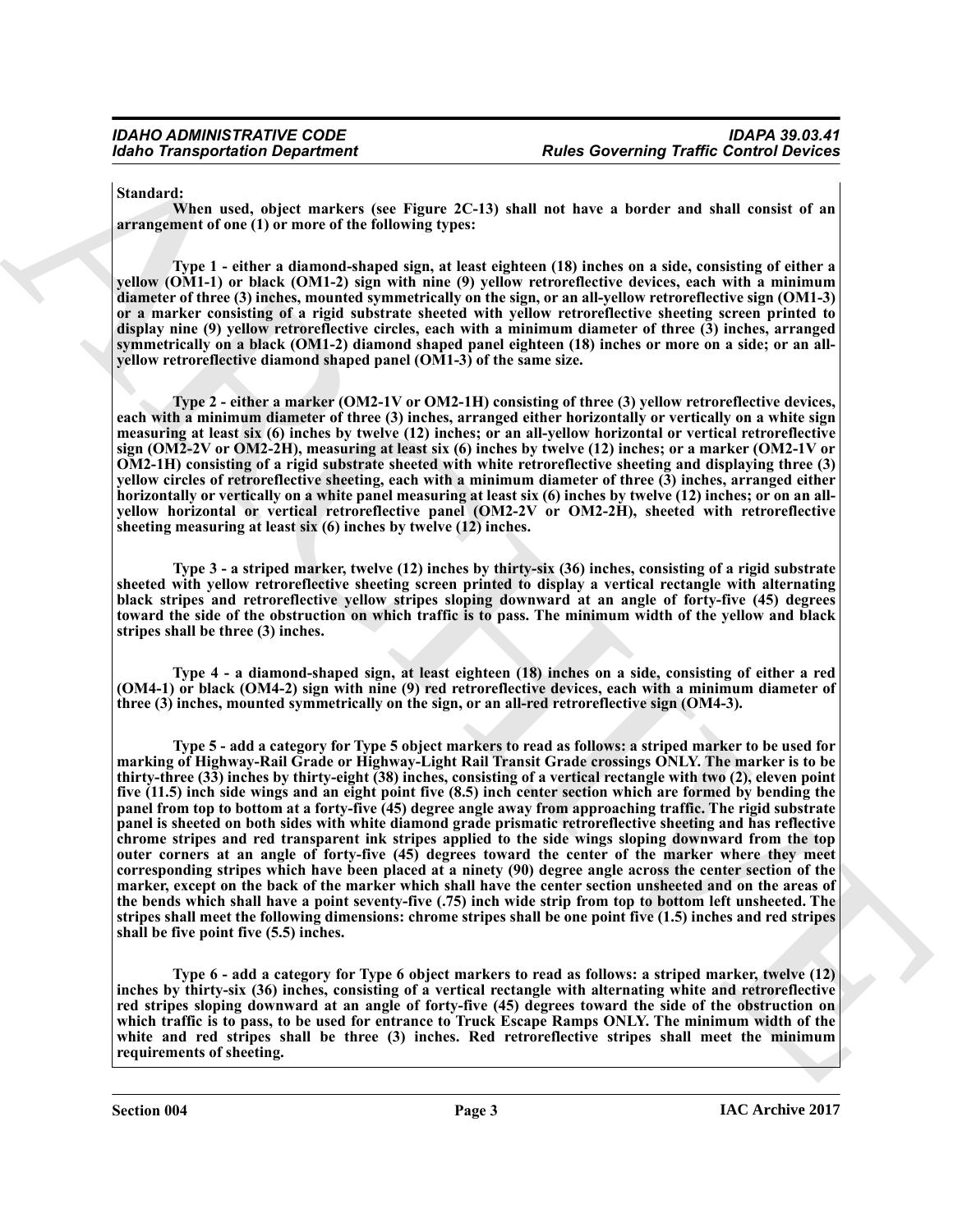$(4-4-13)$ 

**b.** On page 134 under "Support:" add the following revised paragraph 2:

Type 3 and Type 6 object markers with stripes that begin at the upper right side and slope downward to the lower left side are designated as right object markers (OM3-R) or (OM6-R). Object markers with stripes that begin at the upper left side and slope downward to the lower right side are designated as left object markers (OM3-L) or (OM6-L).

 $(4-4-13)$ 

**c.** On page 134 under "Guidance:" add the following as paragraph 3 to read as follows:

The Type 5 object marker, known in Idaho as OM-5 (IdaShield), should be placed below the Highway-Rail Grade or Highway-Light Rail Transit Grade crossing Crossbuck Sign Assembly on the right hand side of the roadway on each approach to a crossing where automatic signal warning devices do not exist. The bottom of the shield should be twenty-four (24) inches above the top of the rail and shall not be more than thirty-six (36) inches above the ground.

 $(4-4-13)$ 

**d.** On page 135, Figure 2C-13, Object Markers - add a Type 5 and Type 6 Object Marker category to the figure which shall include an example of an OM-5 object marker known in Idaho as IdaShield and the OM-6 object marker known as the Idaho Truck Escape Ramp marker:

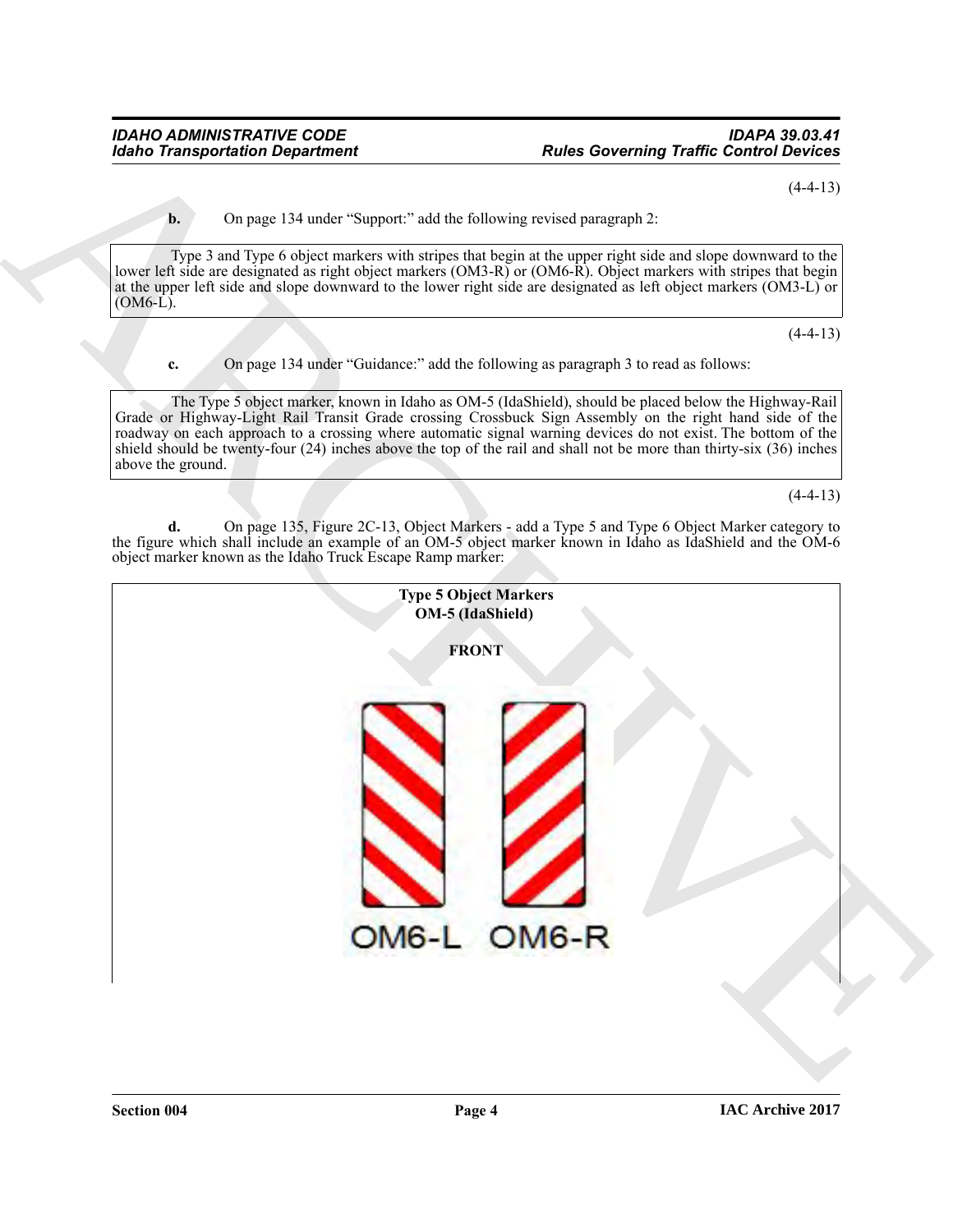

**04. Section 2D.43, Street Name Signs (D3-1 or D3-1a)**. (3-29-12)

**a.** On page 162, change the second sentence of the fourteenth paragraph under the Standard statement to read as follows: The color of the legend and border shall contrast with the background color of the sign."(3-29-12)

**b.** On page 162, change the fifteenth paragraph under the Option statement to read as follows: The border may not be omitted from a street name sign if used on the State Highway System or related roadways.

 $(3-29-12)$ 

**05. Section 2E.31, Interchange Exit Numbering**. On page 212, in the fourth sentence under "Standard" revise the sentence to read as follows: "The exit number plaque (E1-5P) (see Figure 2E-22) shall be thirty-six (36) inches in height and shall include the word "EXIT" along with the appropriate exit number." (3-29-12)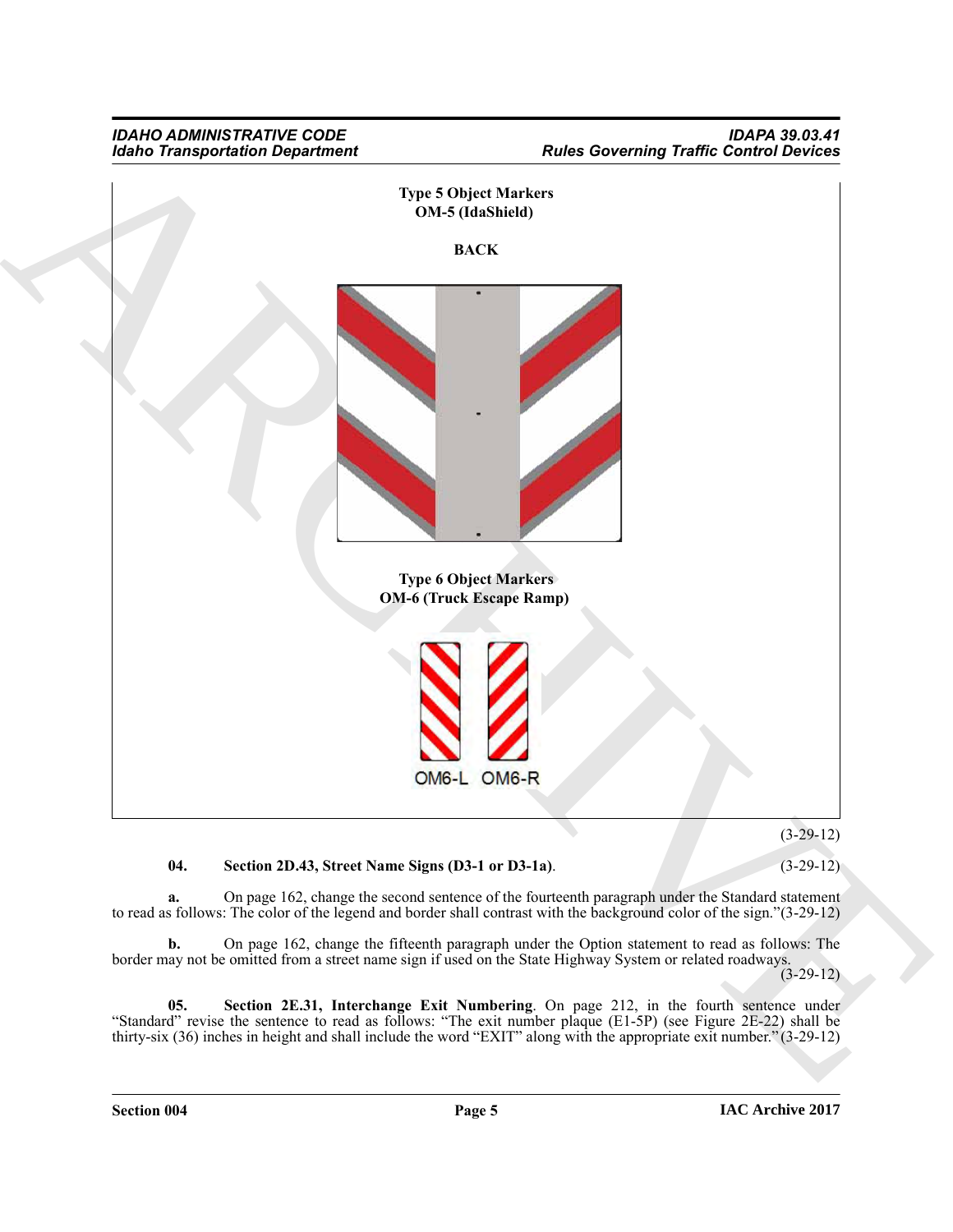## *IDAHO ADMINISTRATIVE CODE IDAPA 39.03.41*

## *Rules Governing Traffic Control Devices*

**06. Section 4D.04, Meaning of Vehicular Signal Indications**. On page 451- in the second paragraph of Item C.1, substitute the following for the first sentence: "Except when a sign is in place prohibiting a turn on steady circular red signal or a RED ARROW signal indication is displayed, vehicular traffic facing a steady CIRCULAR RED signal indication may turn right or turn left from a one-way or two-way highway into a one-way street, after stopping in conformance with the provisions of the Idaho Vehicle Code." (3-29-12)

**07. Section 4L.03, Warning Beacon**. On page 524 - in the second paragraph under "Standard," add the following as a second sentence to read as follows: "The beacon shall not be included within the border of the sign<br>(3-29-12) or marker."  $(3-29-12)$ 

**08. Figure 5C.1, Horizontal Alignment and Intersection Warning Signs and Plaques and Object Markers on Low-Volume Roads**. On page 536, add a Type 5 Object Marker OM-5 (IdaShield) and a Type 6 Object Marker OM-6 (Truck Escape Ramp).

**09.** Section 5F.04, STOP and YIELD Signs (R1-1, R1-2). On page 543, delete "and YIELD" from the title and insert the following paragraph as the third paragraph under "Standard": "Under Idaho law, wherever a highway crosses one (1) or more railroads at grade, the Department or local authorities within their respective jurisdictions, shall place and maintain stop signs, directing vehicular traffic approaching the crossing to come to a full stop prior to entering the crossing at all railroad crossings where electric or mechanical warning signals do not exist. Placement of these stop signs shall be mandatory except when, in the determination of the Department or local authorities, the existence of stop signs at a given crossing would constitute a greater hazard than their absence, based<br>on a recognized engineering study." (3-29-12) on a recognized engineering study.<sup>3</sup>

|               | Table 7B.1, School Area Sign and Plaque Sizes. On page 733, remove S4-2P, "When Children" |  |             |
|---------------|-------------------------------------------------------------------------------------------|--|-------------|
| Are Present." |                                                                                           |  | $(3-29-12)$ |
|               |                                                                                           |  |             |

- **11. Figure 7B.1, School Area Signs**. On page 735, remove figure S4-2P. (3-29-12)
- **12. Section 7B.15, School Speed Limit Assembly (S4-1P, S4-2P, S4-3P, S4-4P, S4-6P, S5-1)**.
	- (3-29-12)
- **a.** On page 742, remove S4-2P in the title; and (3-29-12)

**b.** On page 743, in the second paragraph under "Standard" remove the S4-2P and in the third paragraph under "Option" add the following as a fourth sentence to read as follows: "The lenses of the Speed Limit Sign Beacon shall not be positioned within the face of the School Speed Limit (S5-1) sign." (3-29-12) Sign Beacon shall not be positioned within the face of the School Speed Limit  $(S5-1)$  sign."

Model Transportation Dependent on Microsoften Model Marchives (Source Marchives Marchives Marchives Marchives Marchives Marchives Marchives Marchives Marchives Marchives Marchives Marchives Marchives Marchives Marchives M **13. Section 8A.03, Use of Standard Devices, Systems, and Practices at Highway-LRT Grade Crossings**. On page 748, under "Standard" add the following statement as a second sentence to read as follows: "Per Section 49-202(25), Idaho Code, "Wherever a highway crosses one (1) or more railroads at grade, the Department or local authorities within their respective jurisdictions, shall place and maintain stop signs, directing vehicular traffic approaching the crossing to come to a full stop prior to entering the crossing at all railroad crossings where electric or mechanical warning signals do not exist. Placement of these stop signs shall be mandatory except when, in the determination of the public highway agencies, the existence of stop signs at a given crossing would constitute a greater hazard than their absence, based on a recognized engineering study." (3-29-12) greater hazard than their absence, based on a recognized engineering study."

**14. Figure 8B.3, Crossbuck Assembly with a YIELD or STOP Sign on a Separate Sign Support (Sheet 1 of 2)**. Delete figure in its entirety.

**15. Figure 8B.3, Crossbuck Assembly with a YIELD or STOP Sign on a Separate Sign Support (Sheet 2 of 2)**. Delete "YIELD or" from the title of the figure. Change Note 1 to read as follows: "Per Section 49-  $202(25)$ , Idaho Code, "Wherever a highway crosses one (1) or more railroads at grade, the Department or local authorities within their respective jurisdictions, shall place and maintain stop signs, directing vehicular traffic approaching the crossing to come to a full stop prior to entering the crossing at all railroad crossings where electric or mechanical warning signals do not exist. Placement of these stop signs shall be mandatory except when, in the determination of the public highway agencies, the existence of stop signs at a given crossing would constitute a greater hazard than their absence, based on a recognized engineering study."" (3-29-12) greater hazard than their absence, based on a recognized engineering study.""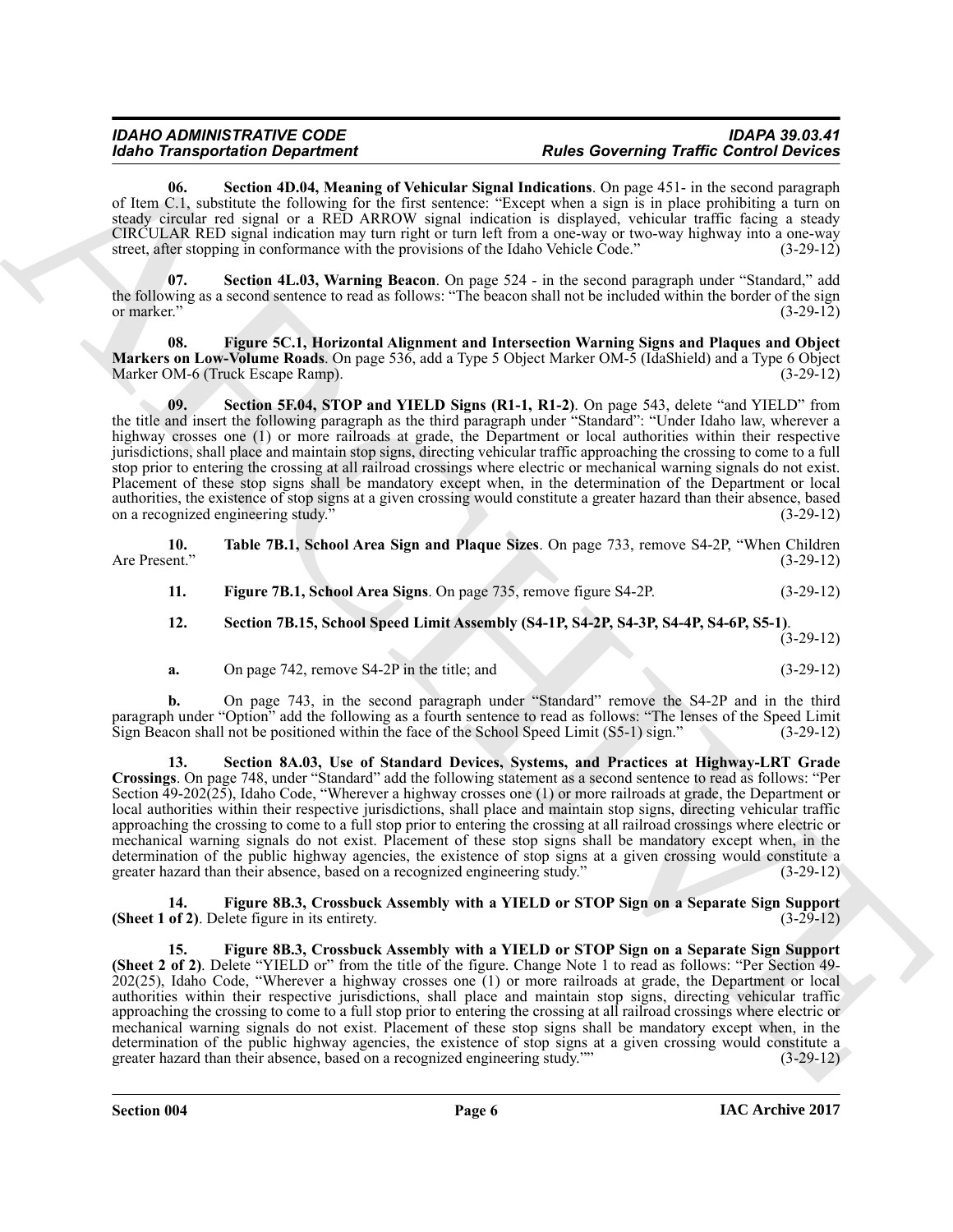**16. Section 8B.04, Crossbuck Assemblies with YIELD or STOP Signs at Passive Grade Crossings**. On pages 754,757 and 758, delete "YIELD or" from the title and modify the Section to read as follows:

#### **Standard:**

Gotin Transportation Department<br>
Totalis a Solid Convenient Convenient Assembly with NEU DEL De STOP Signs at Passive Constant Convenient Convenient Convenient Convenient Convenient Convenient Convenient Convenient Conven **A grade crossing Crossbuck Assembly shall consist of a Crossbuck (R15-1) sign, and a Number of Tracks (R15-2P) plaque if two (2) or more tracks are present, that complies with the provisions of Section 8B.03, and shall have a STOP (R1-1) sign installed on the same support, as pursuant to the following requirement:** "**Per Section 49-202(25), Idaho Code**, "Wherever a highway crosses one (1) or more railroads at grade, the Department or local authorities within their respective jurisdictions, shall place and maintain stop signs, directing vehicular traffic approaching the crossing to come to a full stop prior to entering the crossing at all railroad crossings where electric or mechanical warning signals do not exist. Placement of these stop signs shall be mandatory except when, in the determination of the public highway agencies, the existence of stop signs at a given crossing would constitute a greater hazard than their absence, based on a recognized engineering study."**"**

**At all public highway-rail grade crossings that are not equipped with the active traffic control systems that are described in Chapter 8C, except crossings where road users are directed by an authorized person on the ground to not enter the crossing at all times that an approaching train is about to occupy the crossing, a Crossbuck Assembly shall be installed on the right-hand side of the highway on each approach to the highway-rail grade crossing.** 

**If a Crossbuck sign is used on a highway approach to a public highway-LRT grade crossing that is not equipped with the active traffic control systems that are described in Chapter 8C, a Crossbuck Assembly shall be installed on the right-hand side of the highway on each approach to the highway-LRT grade crossing.** 

**Where restricted sight distance or unfavorable highway geometry exists on an approach to a grade crossing that has a Crossbuck Assembly, or where there is a one-way multi-lane approach, an additional Crossbuck Assembly shall be installed on the left-hand side of the highway.**

#### Guidance:

The use of STOP signs at passive grade crossings should be placed in accordance with Idaho law.

#### Support:

Sections 8A.02 and 8A.03 contain information regarding the responsibilities of the highway agency and the railroad company or LRT agency regarding the selection, design, and operation of traffic control devices placed at grade crossings.

#### Option:

When a STOP sign is installed for a Crossbuck Assembly at a grade crossing, it may be installed on the same support as the Crossbuck sign or it may be installed on a separate support at a point where the highway vehicle is to stop, or as near to that point as practical, but in either case, the STOP sign is considered to be a part of the Crossbuck Assembly.

#### **Standard:**

**When a STOP sign is installed on an existing Crossbuck sign support, the minimum height, measured vertically from the bottom of the STOP sign to the top of the curb, or in the absence of curb, measured vertically from the bottom of the STOP sign to the elevation of the near edge of the traveled way, shall be four (4) feet (see Figure 8B-2).**

**Section 004 Page 7**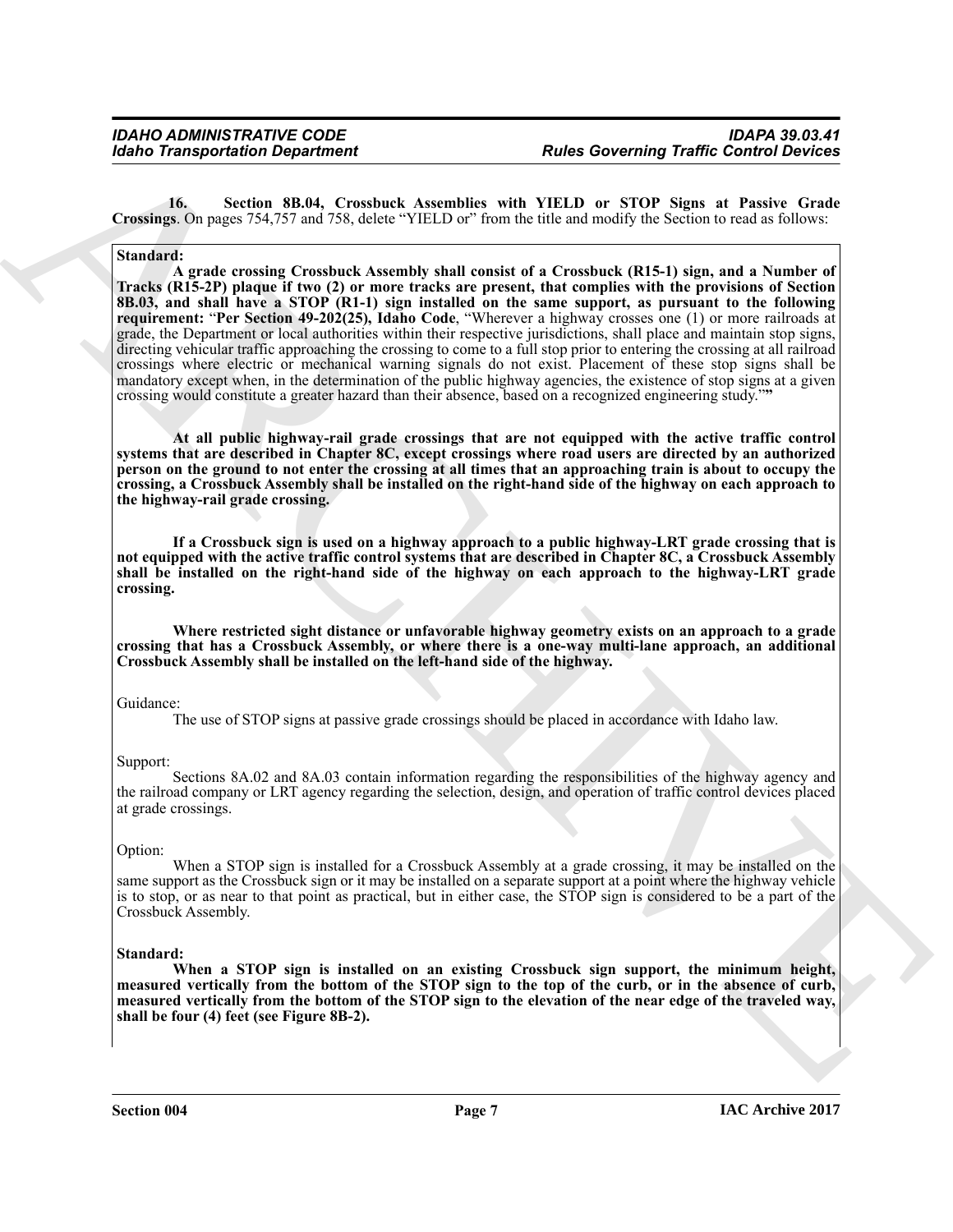**If a Crossbuck Assembly is installed on a new sign support (see Figure 8B-2) or if the STOP sign is installed on a separate support (see Figure 8B-3), the minimum height, measured vertically from the bottom of the STOP sign to the top of the curb, or in the absence of curb, measured vertically from the bottom of the STOP sign to the elevation of the near edge of the traveled way, shall be seven (7) feet if the Crossbuck Assembly is installed in an area where parking or pedestrian movements are likely to occur.**

#### Guidance:

If a STOP sign is installed for a Crossbuck Assembly at a grade crossing on a separate support than the Crossbuck sign (see Figure 8B-3), the STOP sign should be placed at a point where the highway vehicle is to stop, or as near that point as practical, but no closer than fifteen (15) feet measured perpendicular from the nearest rail.

#### Support:

Certain commercial motor vehicles and school buses are required to stop at all grade crossings in accordance with 49 CFR 392.10.

The meaning of a Crossbuck Assembly that includes a STOP sign is that a road user approaching the grade crossing must come to a full and complete stop not less than fifteen  $(15)$  feet short of the nearest rail, and remain stopped while the road user determines if there is rail traffic either occupying the crossing or approaching and in such close proximity to the crossing that the road user must yield the right-of-way to rail traffic. The road user is permitted to proceed when it is safe to cross.

#### **Standard:**

**A vertical strip of retroreflective white material, not less than two (2) inches in width, shall be used on each Crossbuck support at passive grade crossings for the full length of the back of the support from the Crossbuck sign or Number of Tracks plaque to within two (2) feet above the ground, except as provided in Paragraph 16.**

#### (3-29-12)

Monito Transportation Department<br>
and the statement of the statement of the statement of the statement of the statement of the statement of the statement of the statement of the statement of the statement of the statement **17. Section 8B.05, STOP (R1-1) Or YIELD (R1-2) Signs without Crossbuck Signs at Highway-LRT Grade Crossings**. On page 758, delete "Or YIELD (R1-2)" from the title and delete the Guidance Statement, retaining the Standard and insert the following paragraph as the first paragraph under Standard: "Per Section 49- 202(25), Idaho Code, "Wherever a highway crosses one (1) or more railroads at grade, the Department or local authorities within their respective jurisdictions, shall place and maintain stop signs, directing vehicular traffic approaching the crossing to come to a full stop prior to entering the crossing at all railroad crossings where electric or mechanical warning signals do not exist. Placement of these stop signs shall be mandatory except when, in the determination of the public highway agencies, the existence of stop signs at a given crossing would constitute a greater hazard than their absence, based on a recognized engineering study."" (3-29-12) greater hazard than their absence, based on a recognized engineering study.""

### **18. Section 8B.07, EXEMPT Highway-Rail Grade Crossing Plaques (R15-3P, W10-1aP)**.

(3-29-12)

**a.** On page 759 - add the following paragraph titled as: "Standard: All EXEMPT (R15-3) signs placed at a highway-rail grade crossing, shall require train crews to flag the crossing and stop all vehicular traffic prior to allowing any railroad equipment to enter the crossing. Placement of an EXEMPT (R15-3) sign shall require a written agreement between the railroad company and the agency having jurisdiction over the highway which requires both parties to comply with the proper procedures for placement of EXEMPT signs at Highway-Rail Grade Crossings. A copy of all agreements shall be forwarded to the Idaho Transportation Department Highway-Rail Safety<br>Coordinator." (3-29-12) Coordinator." (3-29-12)

**b.** Retain the "Option" statement and modify the "Support" statement on page 760 to read as follows: Support: These supplemental signs inform drivers of vehicles carrying passengers for hire, school buses carrying students, or vehicles carrying hazardous materials that a stop is not required at certain designated highway-rail grade<br>crossings. (5-1-10) crossings.  $(5-1-10)$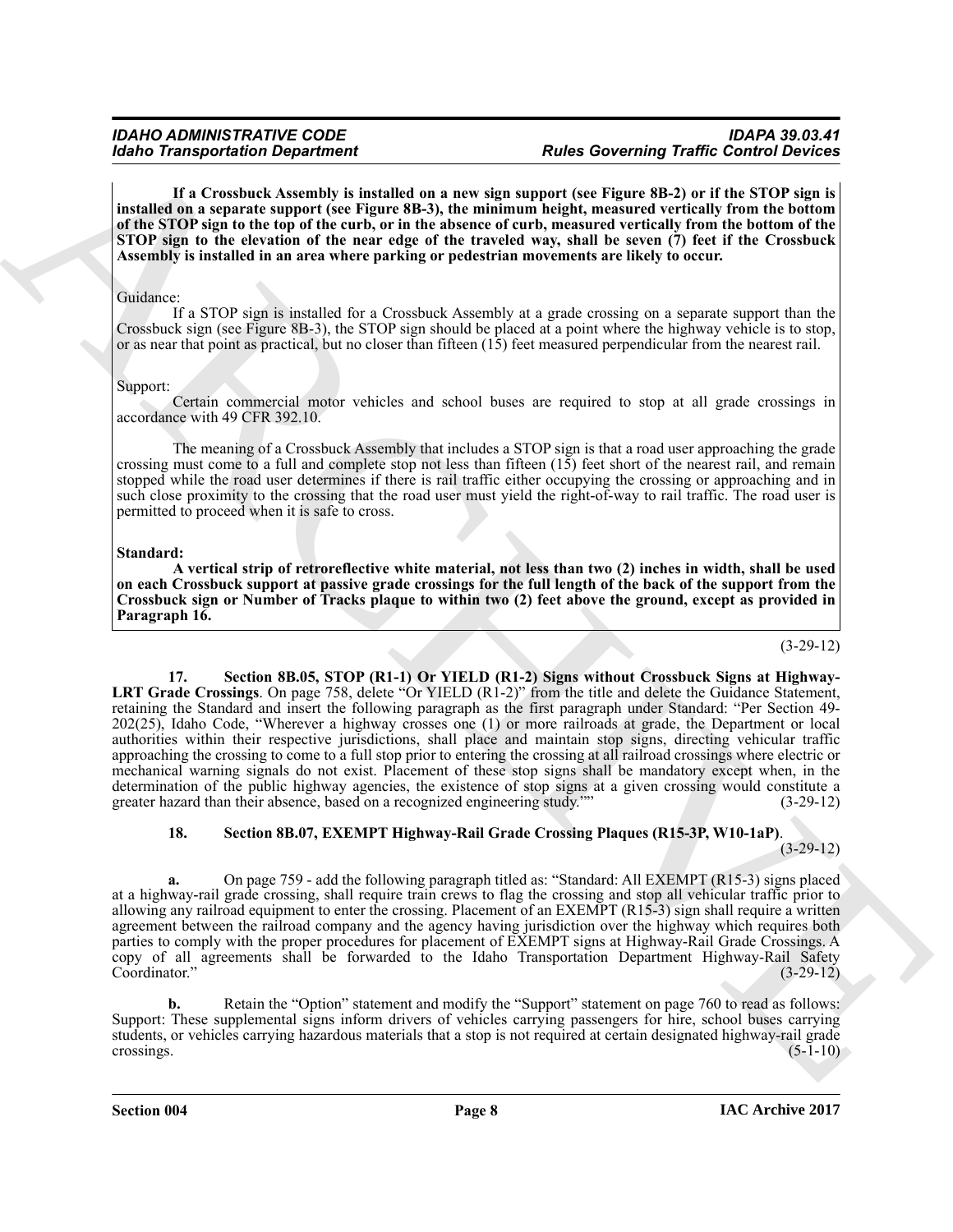**19. Section 8B.09, DO NOT STOP ON TRACKS Sign (R8-8)**. On page 760, change the second paragraph of the Guidance statement to read as follows:

When a STOP sign is installed at a location, including at a circular intersection, that is downstream from the grade crossing such that highway vehicle queues are likely to extend beyond the tracks, a DO NOT STOP ON TRACKS sign (R8-8) should be used.

(3-29-12)

**20. Section 8B.16, Divided Highway with Light Rail Transit Crossing Signs (R15-7 Series)**. On page 762, change the second sentence of the first paragraph of the Option statement to read as follows: The sign shall be mounted separately. (3-29-12)

**21. Section 8B.18, Emergency Notification Sign (I-13)**. On page 763, change the second paragraph of the Guidance statement to read as follows: Emergency Notification signs should be oriented so as to face highway<br>vehicles at the grade crossing or on the traveled way near the grade crossing. (3-29-12) vehicles at the grade crossing or on the traveled way near the grade crossing.

**22. Section 8C.09, Traffic Control Signals at or Near Highway-Rail Grade Crossings**. On page 777, in the fourth paragraph titled "Standard," replace "if applicable" with "if justified by an engineering study," at the end of the final sentence in the paragraph.  $(3-29-12)$ the end of the final sentence in the paragraph.

#### <span id="page-8-2"></span><span id="page-8-0"></span>**005. AVAILABILITY OF THE "MANUAL ON UNIFORM TRAFFIC CONTROL DEVICES FOR STREETS AND HIGHWAYS."**

**01. Review of Manual**. Persons wishing to review the Manual may do so at any of the locations listed in Section 006. The Manual and subsequent amendments are also available for review on the Federal Highway Administration website at http://muted.fhwa.dot.gov. (3-29-12) Administration website at http://mutcd.fhwa.dot.gov.

For Transportation Dependent on the Solenzial Content of Transportation Content of the Solenzial Content of Transportation Content of Transportation (1971)<br>
Note that the Solenzial Content of the Solenzial Content of the **02. Purchase of Manual**. The Manual with an effective date of January 15, 2010, may be viewed and printed from the Federal Highway Administration website at http://mutcd.fhwa.dot.gov, or purchased from a number of organizations described on the website, such as the U.S. Government Printing Office, AASHTO, ATSSA, and ITE.  $(3-29-12)$ 

### <span id="page-8-1"></span>**006. OFFICE -- OFFICE HOURS -- MAILING AND STREET ADDRESS -- PHONE NUMBERS.**

**01.** Street and Mailing Address. The Idaho Transportation Department maintains a central office in 3311 W. State Street with a mailing address of P.O. Box 7129, Boise, ID 83707-1129. (3-20-04) Boise at 3311 W. State Street with a mailing address of P.O. Box 7129, Boise, ID 83707-1129.

**02. Office Hours**. Daily office hours are 8 a.m. to 5 p.m. except Saturday, Sunday and state holidays.  $(3-20-04)$ 

**03. Telephone and FAX Numbers**. The central office may be contacted during office hours by phone 34-8000 or by fax at 208-334-3858. at 208-334-8000 or by fax at 208-334-3858.

### **04. Idaho Transportation Department District Offices**. Offices are at the following locations:

(3-20-04)

**a.** Idaho Transportation Department District 1 600 W. Prairie, Coeur d'Alene Mailing address -- 600 W. Prairie, Coeur d'Alene, Idaho 83815-8764 Office Hours -- 7 a.m. to 4 p.m., Pacific Time Zone Phone --  $(208)$  772-1200

**b.** Idaho Transportation Department District 2 2600 Frontage Road, Lewiston Mailing address -- P.O. Box 837, Lewiston, Idaho 83501-0837 Office Hours -- 7 a.m. to 4 p.m., Pacific Time Zone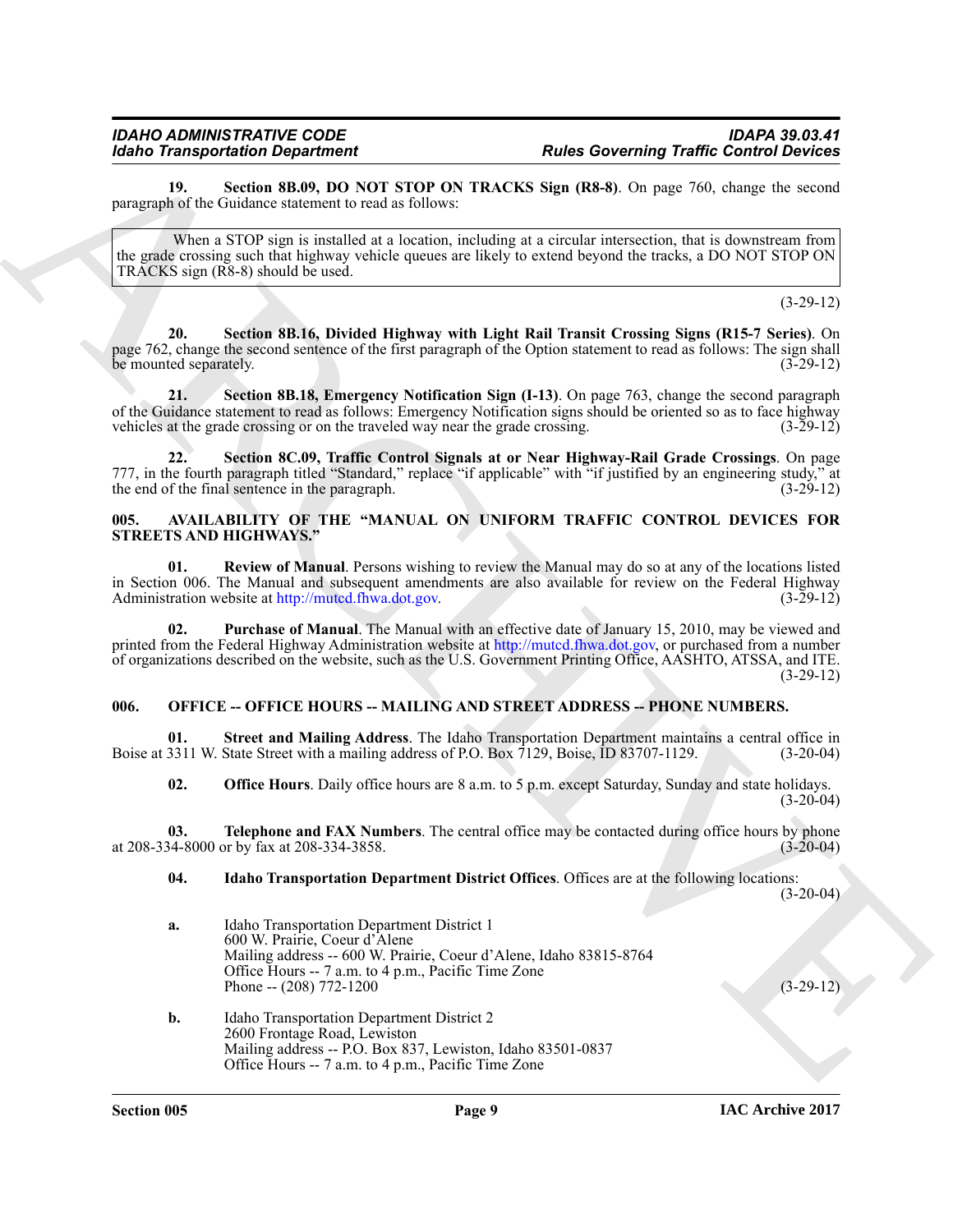| <b>Idaho Transportation Department</b> |                                                                                                                                                                                                                                                                                                                                                                                                                                   | <b>Rules Governing Traffic Control Devices</b> |  |  |
|----------------------------------------|-----------------------------------------------------------------------------------------------------------------------------------------------------------------------------------------------------------------------------------------------------------------------------------------------------------------------------------------------------------------------------------------------------------------------------------|------------------------------------------------|--|--|
|                                        | Phone -- (208) 799-5090                                                                                                                                                                                                                                                                                                                                                                                                           | $(3-29-12)$                                    |  |  |
| c.                                     | Idaho Transportation Department District 3<br>8150 Chinden Blvd., Boise<br>Mailing address -- P.O. Box 8028, Boise, Idaho 83707-2028<br>Office Hours -- 8 a.m. to 5 p.m., Mountain Time Zone<br>Phone -- $(208)$ 334-8300                                                                                                                                                                                                         | $(3-29-12)$                                    |  |  |
| d.                                     | Idaho Transportation Department District 4<br>216 South Date Street, Shoshone<br>Mailing address -- 216 South Date Street, Shoshone, Idaho 83352-0820<br>Office Hours -- 8 a.m. to 5 p.m., Mountain Time Zone<br>Phone -- $(208) 886 - 7800$                                                                                                                                                                                      | $(3-29-12)$                                    |  |  |
| e.                                     | Idaho Transportation Department District 5<br>5151 South 5th, Pocatello<br>Mailing address -- P.O. Box 4700, Pocatello, Idaho 83205-4700<br>Office Hours -- 8 a.m. to 5 p.m., Mountain Time Zone<br>Phone -- $(208)$ 239-3300                                                                                                                                                                                                     | $(3-29-12)$                                    |  |  |
| f.                                     | Idaho Transportation Department District 6<br>206 North Yellowstone Highway, Rigby<br>Mailing address -- P.O. Box 97, Rigby, Idaho 83442-0097<br>Office Hours -- 8 a.m. to 5 p.m., Mountain Time Zone<br>Phone -- (208) 745-8735                                                                                                                                                                                                  | $(3-29-12)$                                    |  |  |
| 007.                                   | PUBLIC RECORDS ACT COMPLIANCE.<br>Rules contained herein are promulgated in accordance with Title 67, Chapter 52, Idaho Administrative Procedures<br>Act (IDAPA) and IDAPA 04.11.01, "Idaho Rules of Administrative Procedure of the Idaho Attorney General." All<br>records associated with this chapter are subject to and in compliance with the Idaho Public Records Act, as set forth<br>in Title 74, Chapter 1, Idaho Code. | $(3-20-04)$                                    |  |  |
| $008. - 999.$                          | (RESERVED)                                                                                                                                                                                                                                                                                                                                                                                                                        |                                                |  |  |
|                                        |                                                                                                                                                                                                                                                                                                                                                                                                                                   |                                                |  |  |
|                                        |                                                                                                                                                                                                                                                                                                                                                                                                                                   |                                                |  |  |

#### <span id="page-9-1"></span><span id="page-9-0"></span>**007. PUBLIC RECORDS ACT COMPLIANCE.**